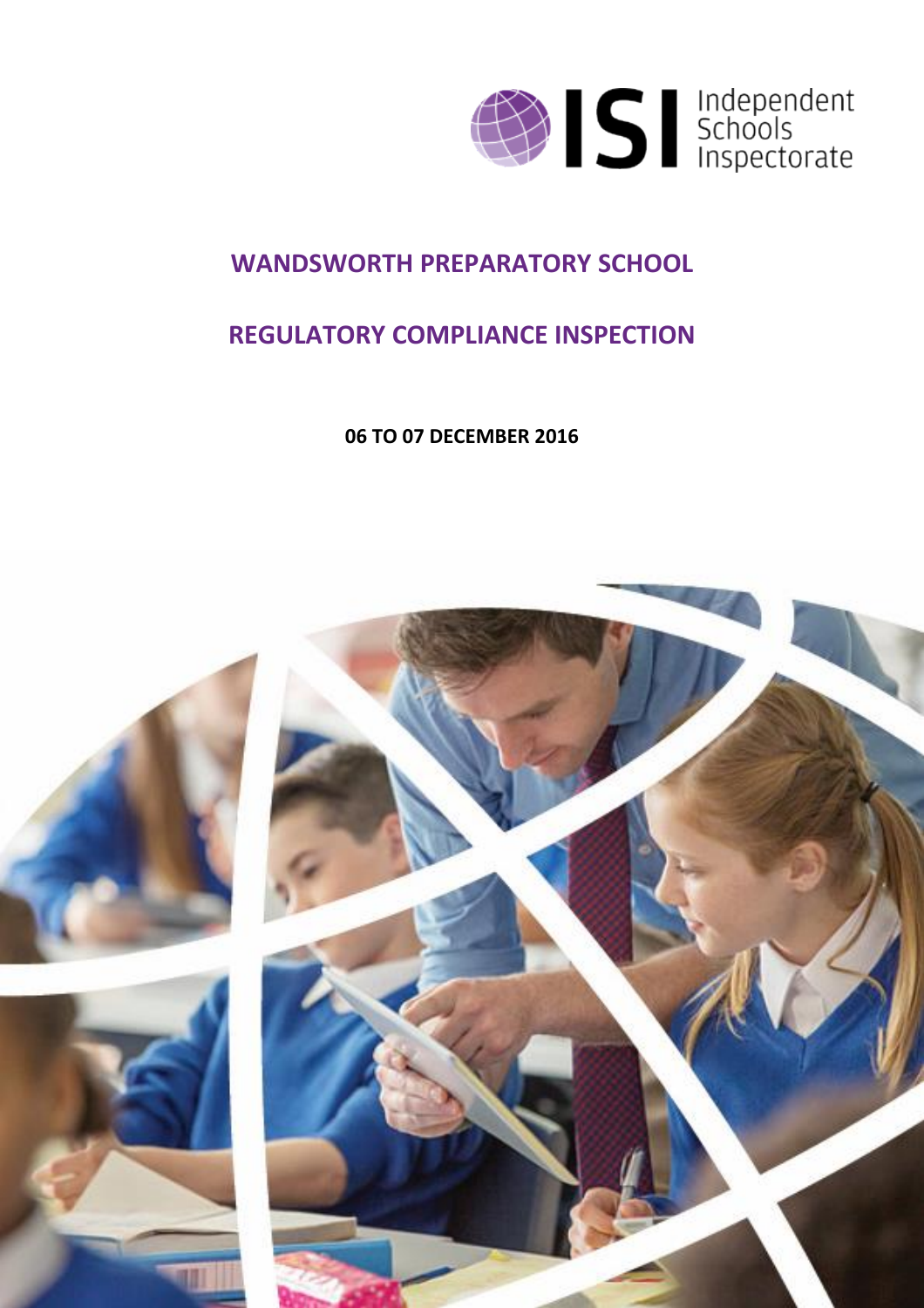## School's Details

| <b>Full Name of School</b>               | Wandsworth Preparatory School                                                                                                                                                                                                                                                                                                                                                   |
|------------------------------------------|---------------------------------------------------------------------------------------------------------------------------------------------------------------------------------------------------------------------------------------------------------------------------------------------------------------------------------------------------------------------------------|
| <b>DfE Number</b>                        | 212/6000                                                                                                                                                                                                                                                                                                                                                                        |
| <b>Address</b>                           | Wandsworth Preparatory School<br>The Old Library<br>2 Allfarthing Lane<br>London<br><b>SW18 2PQ</b>                                                                                                                                                                                                                                                                             |
| <b>Telephone Number</b>                  | 02088704133                                                                                                                                                                                                                                                                                                                                                                     |
| <b>Email address</b>                     | maria.major@wandsworthprep.com                                                                                                                                                                                                                                                                                                                                                  |
| Headteacher                              | Miss Bridget Saul                                                                                                                                                                                                                                                                                                                                                               |
| Proprietor                               | <b>Bellevue Education International Ltd</b>                                                                                                                                                                                                                                                                                                                                     |
| <b>Age Range</b>                         | 4 to 11                                                                                                                                                                                                                                                                                                                                                                         |
| <b>Total Number of Pupils</b>            | 65                                                                                                                                                                                                                                                                                                                                                                              |
| <b>Gender of Pupils</b>                  | Mixed                                                                                                                                                                                                                                                                                                                                                                           |
| <b>Pupils' Ability</b>                   | The school does not use standardised tests.<br>However, its own assessment indicates that the<br>ability of pupils is above the national average.                                                                                                                                                                                                                               |
| <b>Pupils' Needs</b>                     | The number of pupils requiring support for<br>special educational needs and/or disabilities<br>(SEND) is four. They require support with<br>cognitive difficulties. None of the pupils has a<br>statement of special educational needs or an<br>education, health and care (EHC) plan. Seven<br>pupils have English as an additional language<br>(EAL), but require no support. |
| <b>History of the School</b>             | The school was established in 2012 in the old<br>Wandsworth library.                                                                                                                                                                                                                                                                                                            |
| <b>Ownership and Governing Structure</b> | Bellevue Education International Ltd owns the<br>school and governs it through various specialist<br>committees.                                                                                                                                                                                                                                                                |
| <b>School Structure</b>                  | There is one form in each age group from<br>Reception to Year 5.                                                                                                                                                                                                                                                                                                                |
| <b>Inspection Dates</b>                  | 06 to 07 December 2016                                                                                                                                                                                                                                                                                                                                                          |
| <b>Other Useful Information:</b>         | i) The school currently educates pupils up to the<br>age of ten with the first cohort moving into Year 6<br>in September 2017.                                                                                                                                                                                                                                                  |
|                                          | ii) The curriculum includes some lessons in the                                                                                                                                                                                                                                                                                                                                 |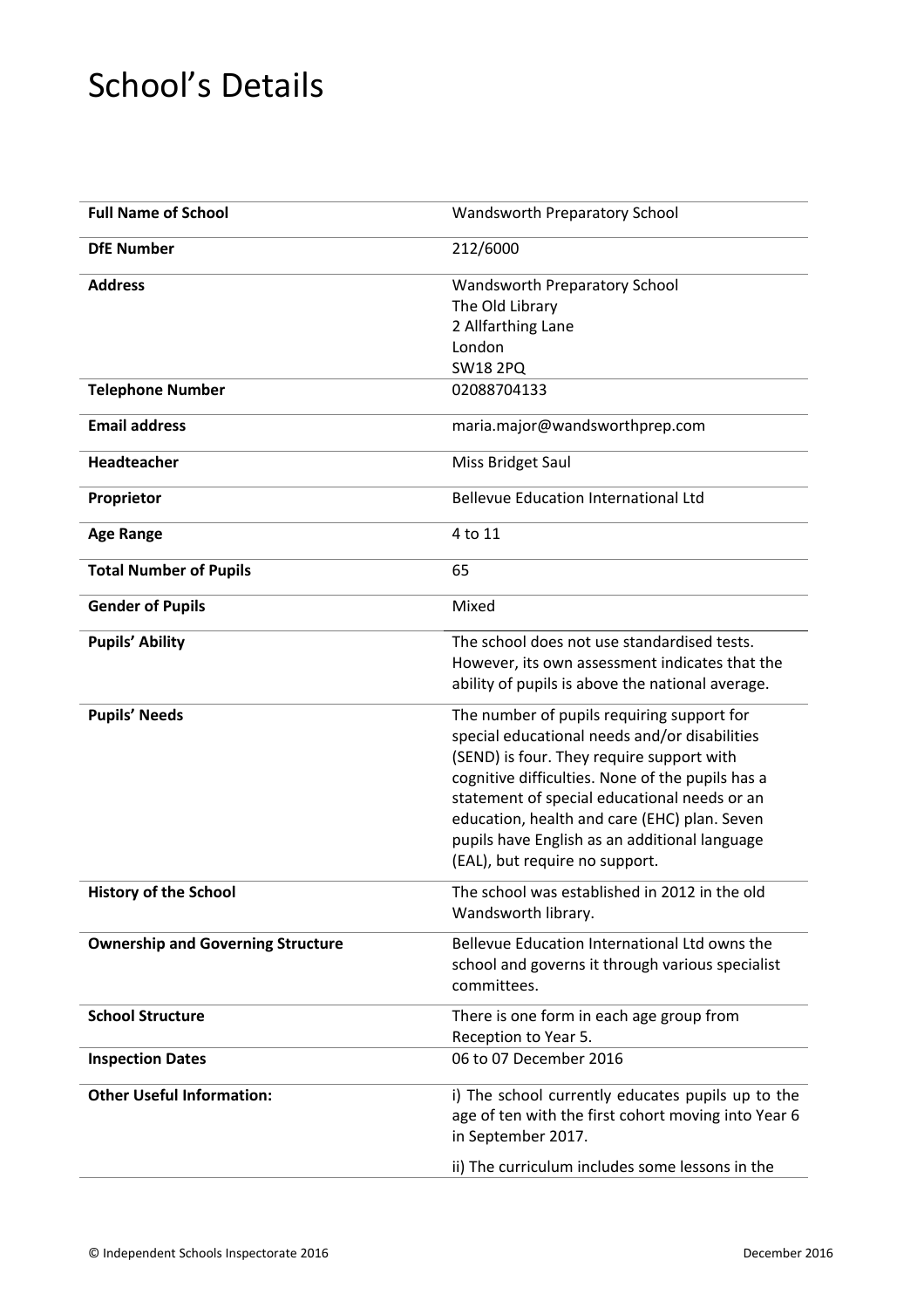# School's Details

woodland environments of Wandsworth and Wimbledon Common. These and other off-site facilities are used for physical education.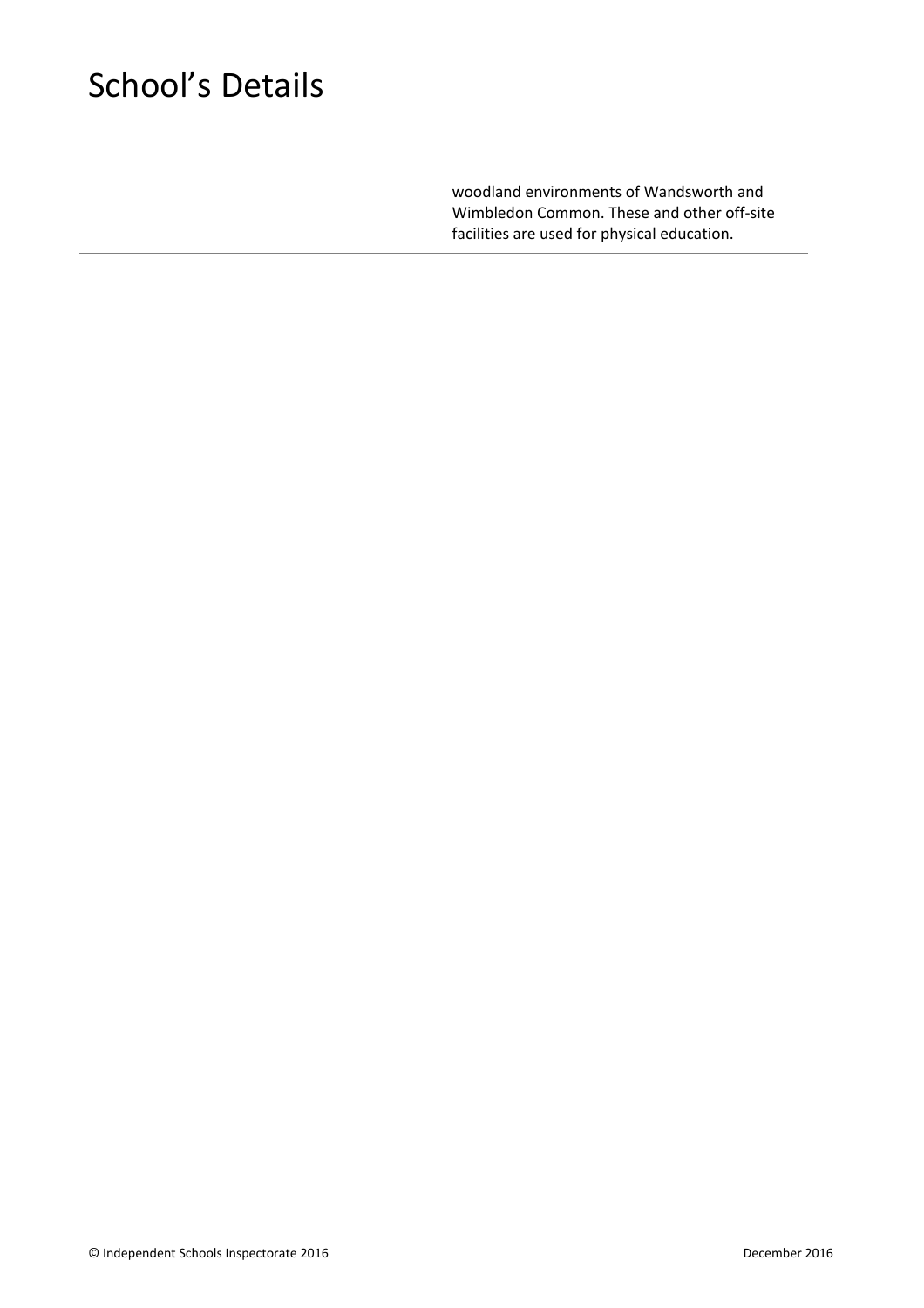### About the Inspection

The registration authority for independent schools is the Department for Education (DfE), which directs inspection according to a specified frequency or at any time where the DfE has particular concerns about a school. The Independent Schools Inspectorate (ISI) is the body approved by the Secretary of State for the purpose of inspecting schools which are, or whose heads are, in membership of the associations which form the Independent Schools Council (ISC) and reporting on the extent to which they meet the Independent School Standards ("the standards") in the Schedule to the Education (Independent School Standards) Regulations 2014. Accordingly, inspection records whether the school meets each of these standards, which are arranged in eight Parts, each of which is divided into separate paragraphs. The inspection of schools that have early years settings not requiring registration similarly records whether the school complies with key provisions of the Early Years Foundation Stage statutory framework, and for registered settings the full range of the Early Years Foundation Stage provisions is considered. Additionally, the inspection reports on the school's accessibility plan under Schedule 10 of the Equality Act 2010 and the ban on corporal punishment under section 548 of the Education Act 1996. It comments on the progress made by the school in meeting the compliance action points set out in the school's most recent statutory inspection. All association independent schools will have an inspection within three years from April 2016, in accordance with the Framework. The inspection may be of COMPLIANCE ONLY or of EDUCATIONAL QUALITY AND COMPLIANCE depending on a number of factors, including findings from their most recent inspection. Schools judged not to meet the standards following their inspection may also be subject to a progress monitoring visit before their next routine inspection. The progress monitoring visit will judge whether the school has taken the necessary action to meet any unmet standards and any concerns about quality identified at their previous inspection.

**This is a COMPLIANCE ONLY inspection and, as such, reports only on the school's compliance with the standards.** The standards represent minimum requirements and judgements are given either as **met** or as **not met**. All schools are required to meet all the standards applicable to them. Where the minimum requirements are not met, this is clearly indicated in the relevant section of the report and the school is required to take the actions specified.

The inspection does not include matters that are outside of the regulatory framework described above, such as:

- (i) the school's aims;
- (ii) an exhaustive health and safety audit;
- (iii) compliance with data protection requirements;
- (iv) an in-depth examination of the structural condition of the school, its services or other physical features;
- (v) contractual arrangements with parents;
- (vi) an investigation of the financial viability of the school or its accounting procedures.

Where necessary, National Curriculum nomenclature is used to refer to year groups. Links to the full regulations and requirements can be found here: The [Independent](http://www.legislation.gov.uk/uksi/2014/3283/contents/made) School Standards Regulations, [Early](https://www.gov.uk/government/publications/early-years-foundation-stage-framework--2) Years [Foundation](https://www.gov.uk/government/publications/early-years-foundation-stage-framework--2) Stage Statutory Framework.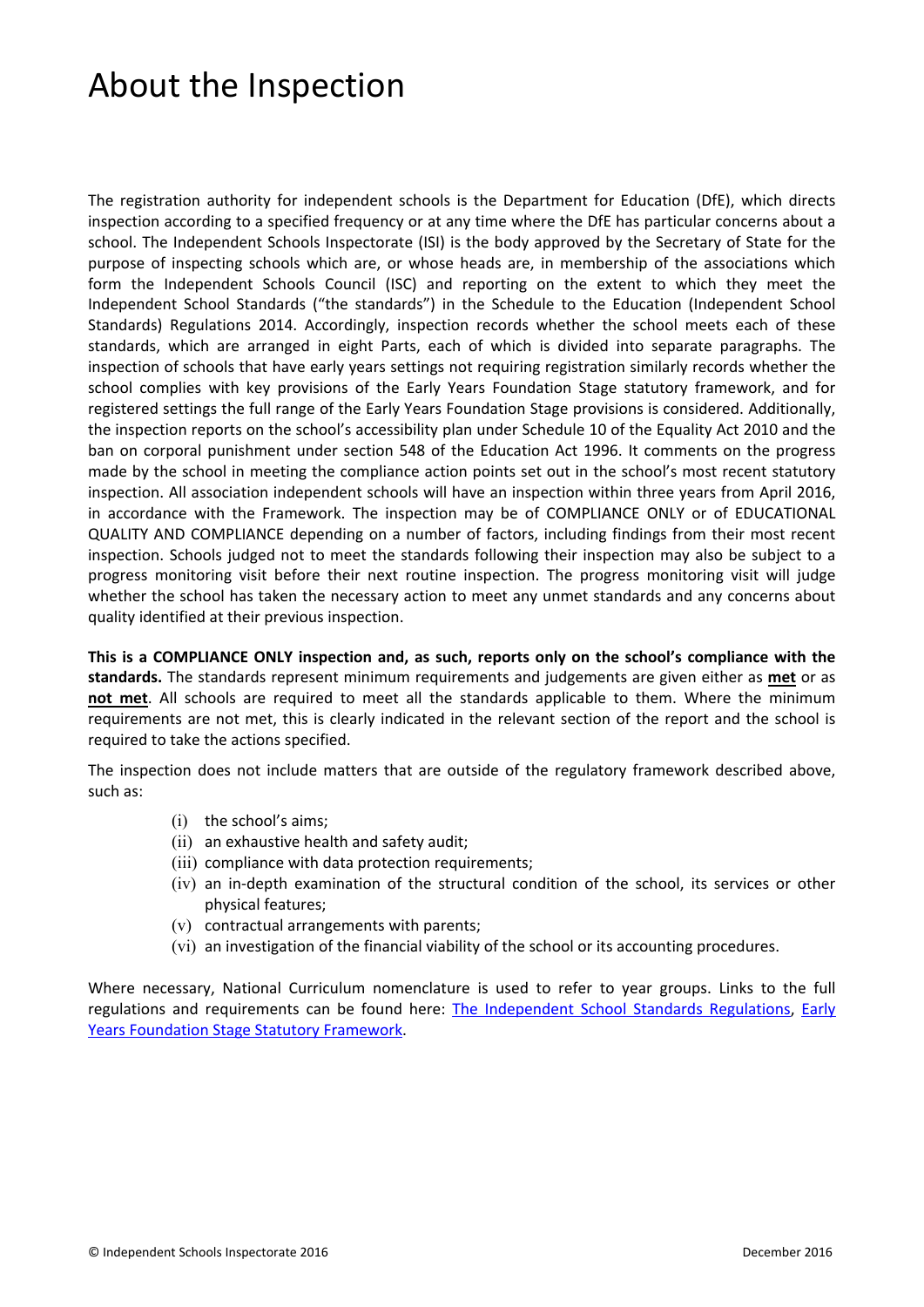#### **SUMMARY EVALUATION**

**The school meets the standards in the schedule to the Education (Independent School Standards) Regulations 2014, and relevant requirements of the statutory framework for the Early Years Foundation Stage and no further action is required as a result of this inspection.**

#### **PART 1**

#### **Quality of education provided**

The school uses its own framework to determine attainment, instead of the national framework.

The curriculum is documented, supported by appropriate plans and schemes of work for the pupils and covers the required breadth of material. The teaching enables pupils to make good progress, encompasses effective behaviour management and is supported by suitable resources. A suitable framework for the assessment of pupil performance is in place.

#### **The standards relating to the quality of education [paragraphs 1 - 4] are met.**

#### **PART 2**

#### **Spiritual, moral, social and cultural development of pupils**

Principles and values are actively promoted which facilitate the personal development of pupils as responsible, tolerant, law-abiding citizens.

**The standard relating to spiritual, moral, social and cultural development [paragraph 5] is met.**

#### **PART 3**

#### **Welfare, health and safety of pupils**

Arrangements are made to safeguard and promote the welfare of pupils by means that pay due regard to current statutory guidance; good behaviour is promoted; bullying is prevented so far as reasonably practicable; health and safety requirements are met, including those relating to fire safety; provision is made for first aid. Pupils are properly supervised; admission and attendance registers are maintained, as required, and there is a strategic approach to risk assessment. A disability access plan is in place.

**The standards relating to welfare, health and safety [paragraphs 6 - 16], the requirement of Schedule 10 of the Equality Act 2010 and the ban on corporal punishment under section 548 of the Education Act 1996 are met.**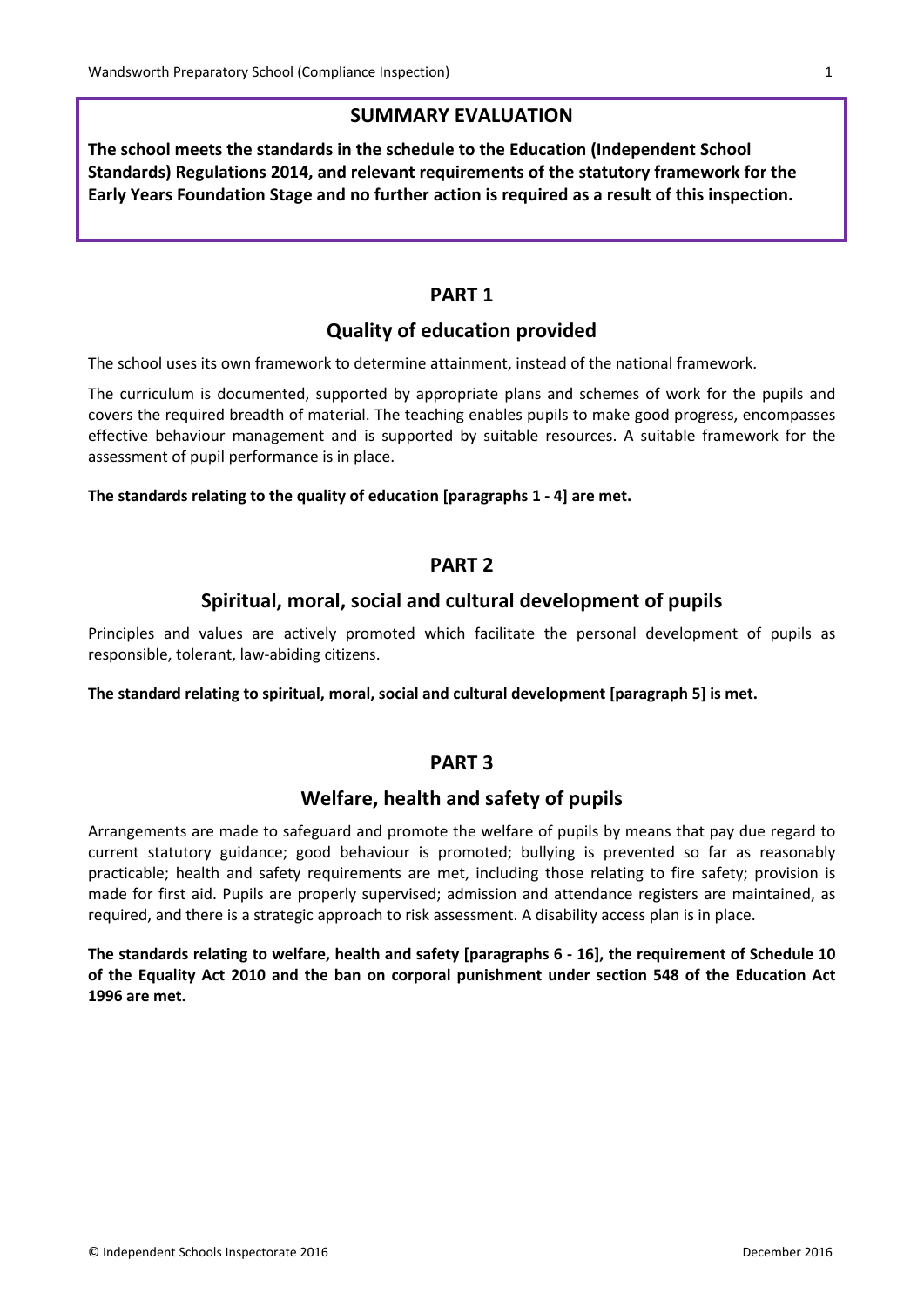#### **PART 4**

#### **Suitability of staff, supply staff, and proprietors**

The school makes appropriate checks to ensure the suitability of staff, supply staff, and proprietors and a register is kept as required.

The standards relating to the suitability of those in contact with pupils at the school [paragraphs 17-21] **are met.**

#### **PART 5**

#### **Premises of and accommodation at schools**

Suitable toilet, changing and showering facilities for pupils and appropriate accommodation for their medical and therapy needs are provided. The premises are maintained to a standard commensurate with health and safety; acoustics and lighting are appropriate; water provision is adequate. Suitable outdoor space is provided for physical education and outdoor play.

**The standards relating to the premises and accommodation [paragraphs 22 – 31] are met.**

#### **PART 6**

#### **Provision of information**

A range of information is variously published, provided or made available to parents, inspectors and the Department for Education. These include details about the proprietor, the ethos of the school and the curriculum, and of the school's arrangements for admission, behaviour and exclusions, bullying, health and safety, first aid, details of the complaints procedure, and the number of complaints registered under the formal procedure during the preceding school year, and the provision for those with Education, Health and Care plans or English as an additional language. They also include particulars of the school's academic performance during the preceding school year, and its results in public examinations, inspection reports and (for parents only) a report at least annually of their own child's progress. The safeguarding policy is posted on the school's website.

#### **The standard relating to the provision of information [paragraph 32] is met.**

#### **PART 7**

#### **Manner in which complaints are handled**

Parental complaints, if any, are handled effectively through a three-stage process (informal, formal and a hearing before a panel of three, one of whom is independent of the school). Each stage has clear time scales, and at the third stage the panel can make findings and recommendations which are communicated to the complainant. Records are kept appropriately, including of any action taken, whether or not a complaint is successful.

#### **The standard relating to the handling of complaints [paragraph 33] is met.**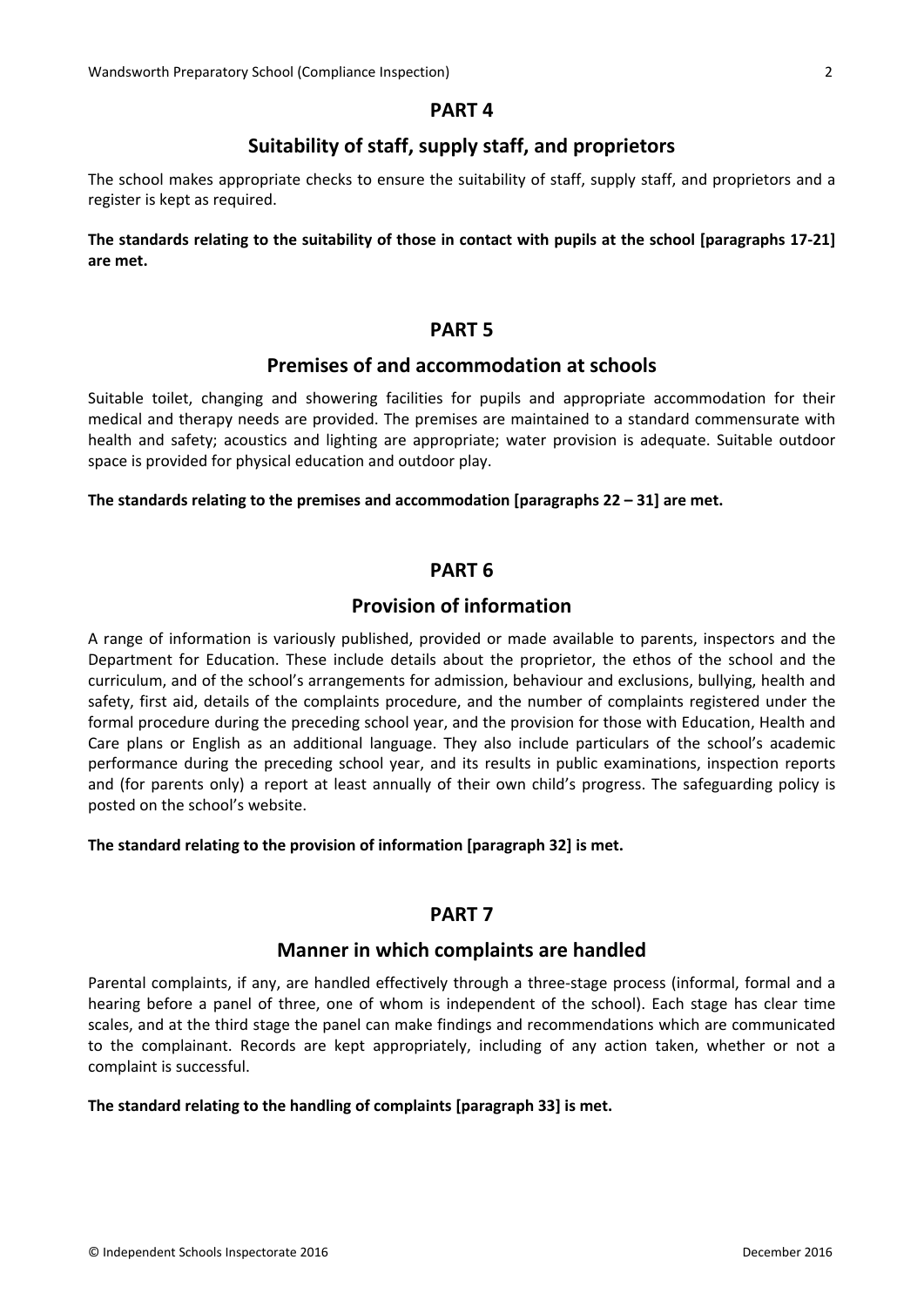#### **PART 8**

### **Quality of leadership in and management of schools**

The proprietor ensures that the leadership and management demonstrate good skills and knowledge, and fulfil their responsibilities effectively, so that the other standards are consistently met and they actively promote the well-being of the pupils.

#### **The standard relating to leadership and management of the school [paragraph 34] is met.**